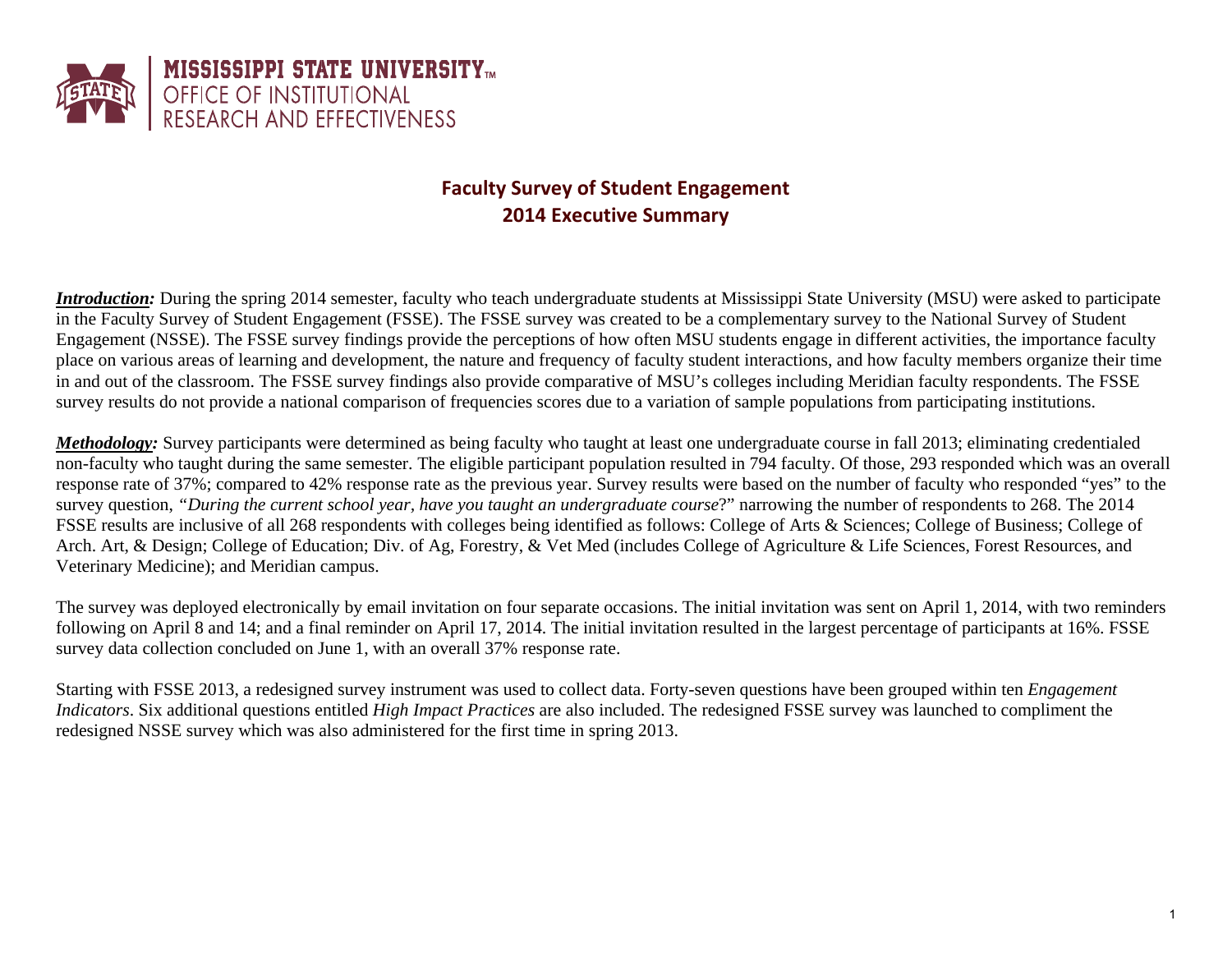Results are divided into the following four Engagement Themes and arranged by the appropriate Engagement Indicator, with High Impact Practices reported separately:

- Academic Challenge
	- o Higher Order Learning
	- o Reflective and Integrative Learning
	- o Learning Strategies
	- o Quantitative Reasoning
- Learning with Peers
	- o Collaborative Learning
	- o Discussions with Diverse Others
- Experiences with Faculty
	- o Student-Faculty Interactions
	- o Effective Teaching Practices
- Campus Environment
	- o Quality of Interactions
	- o Supportive Environment.

The summary table of comparison provides results by college and MSU Overall for the forty-seven Engagement indicator questions and the six High Impact Practices questions. Beginning this year, all of the results are provided by frequency. For each question by college, the highest frequency response is indicated in **black bold**. MSU Overall results are also provided in the data table for 2014 and 2013 with highest frequency of responses indicated in **maroon bold** for each year.

Although the 2014 FSSE survey results are not provided with a national comparison, an overview of FSSE participants can be found at: http://fsse.indiana.edu/pdf/FSSE\_IR\_2014/FSSE%202014%20Overview.pdf.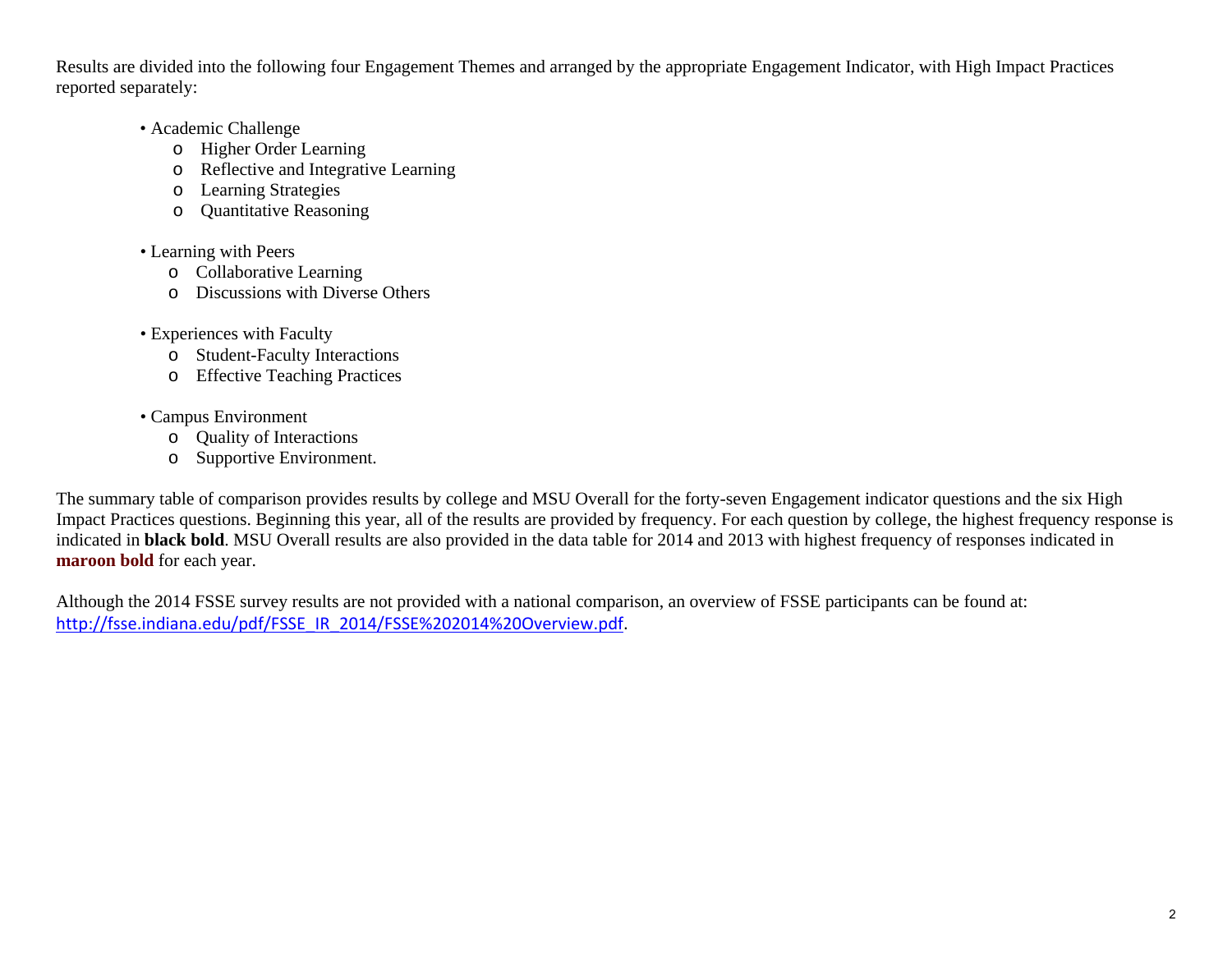

# **Statistical Comparisons by College 2014**

|                                                                                                                                        |                    | Arts $\&$       |                 | Arch., Art,    |                  |                    |                |                | <b>2014 MSU</b> | <b>2013 MSU</b> |
|----------------------------------------------------------------------------------------------------------------------------------------|--------------------|-----------------|-----------------|----------------|------------------|--------------------|----------------|----------------|-----------------|-----------------|
| <b>Survey Item</b>                                                                                                                     |                    | <b>Sciences</b> | <b>Business</b> | & Design       | <b>Education</b> | <b>Engineering</b> | <b>DAFVM</b>   | Meridian       | <b>Overall</b>  | <b>Overall</b>  |
|                                                                                                                                        |                    | $\frac{9}{6}$   | $\frac{9}{6}$   | $\frac{9}{6}$  | $\frac{9}{6}$    | $\frac{9}{6}$      | $\frac{9}{6}$  | $\frac{9}{6}$  | $\frac{9}{6}$   | $\frac{9}{6}$   |
| <b>Engagement Indicators</b>                                                                                                           |                    |                 |                 |                |                  |                    |                |                |                 |                 |
| <b>Theme: Academic Challenge</b>                                                                                                       |                    |                 |                 |                |                  |                    |                |                |                 |                 |
| HIGHER-ORDER LEARNING                                                                                                                  |                    |                 |                 |                |                  |                    |                |                |                 |                 |
| Percentage of faculty whose coursework substantially emphasizes the<br>following in their selected course section:                     |                    |                 |                 |                |                  |                    |                |                |                 |                 |
|                                                                                                                                        | Very little        | $\overline{4}$  | $\mathbf 0$     | $\overline{0}$ | $\mathbf 0$      | $\overline{0}$     | $\mathbf 0$    | $\overline{7}$ | $\overline{2}$  | $\overline{2}$  |
| Applying facts, theories, or methods to practical                                                                                      | Some               | 15              | 13              | $\overline{0}$ | 6                | 3                  | 15             | $\overline{7}$ | 10              | 10              |
| problems or new situations                                                                                                             | Quite a bit        | 42              | 31              | 21             | 46               | 42                 | 32             | 33             | 39              | 40              |
|                                                                                                                                        | Very much          | 39              | 56              | 79             | 48               | 55                 | 53             | 53             | 49              | 48              |
|                                                                                                                                        |                    | 100             | 100             | 100            | 100              | 100                | 100            | 100            | 100             | 100             |
|                                                                                                                                        | Very little        | 3 <sup>1</sup>  | $\overline{12}$ | $\overline{7}$ | $\mathbf 0$      | $11$               | $\overline{3}$ | $\mathbf 0$    | $\overline{4}$  | $\overline{4}$  |
| Analyzing an idea, experience, or line of reasoning in                                                                                 | Some               | 14              | 12              | $\overline{0}$ | 18               | 16                 | 24             | $\overline{7}$ | 15              | 15              |
| depth by examining its parts                                                                                                           | Quite a bit        | 37              | 35              | 14             | 29               | 32                 | 32             | 33             | 33              | 35              |
|                                                                                                                                        | Very much          | 46              | 41              | 79             | 53               | 41                 | 41             | 60             | 48              | 46              |
|                                                                                                                                        |                    | 100             | 100             | 100            | 100              | 100                | 100            | 100            | 100             | 100             |
|                                                                                                                                        | Very little        | 16              | 23              | $\overline{7}$ | 6                | 32                 | 14             | $\overline{0}$ | 16              | 15              |
| Evaluating a point of view, decision, or information<br>source                                                                         | Some               | 15              | 29              | $\overline{7}$ | 21               | 22                 | 32             | 14             | 20              | 24              |
|                                                                                                                                        | Quite a bit        | 36              | 24              | 43             | 47               | 30                 | 34             | 29             | 35              | 31              |
|                                                                                                                                        | Very much          | 33              | 24              | 43             | 26               | 16                 | 20             | 57             | 29              | 30              |
|                                                                                                                                        |                    | 100             | 100             | 100            | 100              | 100                | 100            | 100            | 100             | 100             |
|                                                                                                                                        | Very little        | 3 <sup>1</sup>  | 12              | $\overline{0}$ | $\mathbf 0$      | 11                 | 11             | $\mathbf 0$    | 5               | $\overline{5}$  |
| Forming a new idea or understanding from various                                                                                       | Some               | 17              | 12              | $\overline{0}$ | 9                | 24                 | 17             | $\mathbf{0}$   | 14              | 22              |
| pieces of information                                                                                                                  | Quite a bit        | 43              | 35              | 36             | 57               | 43                 | 40             | 40             | 44              | 34              |
|                                                                                                                                        | Very much          | 37              | 41              | 64             | 34               | 22                 | 32             | 60             | 37              | 39              |
|                                                                                                                                        |                    | 100             | 100             | 100            | 100              | 100                | 100            | 100            | 100             | 100             |
| REFLECTIVE AND INTEGRATIVE LEARNING                                                                                                    |                    |                 |                 |                |                  |                    |                |                |                 |                 |
| Percentage of faculty who reported that it is important that the typical<br>student do the following in their selected course section: |                    |                 |                 |                |                  |                    |                |                |                 |                 |
|                                                                                                                                        | Not Important      | $\overline{4}$  | 13              | $\overline{0}$ | 3                | 8 <sup>°</sup>     | $\mathbf 0$    | $\Omega$       | $\overline{4}$  | 3               |
| Combine ideas from different courses when                                                                                              | Somewhat Important | 27              | 19              | $\overline{0}$ | 9                | 8                  | 11             | $\overline{7}$ | 16              | 20              |
| completing assignments                                                                                                                 | Important          | 39              | 31              | 13             | 34               | 32                 | 36             | 29             | 34              | 37              |
|                                                                                                                                        | Very Important     | 30 <sup>°</sup> | 37              | 87             | 54               | 52                 | 53             | 64             | 46              | 40              |
|                                                                                                                                        |                    | 100             | 100             | 100            | 100              | 100                | 100            | 100            | 100             | 100             |
|                                                                                                                                        | Not Important      | 13              | 25              | $\overline{0}$ | 3                | 22                 | $\mathbf 0$    | $\overline{0}$ | 10              | 11              |
| Connect his or her learning to societal problems or                                                                                    | Somewhat Important | 18              | 12              | $\overline{0}$ | 23               | 32                 | 19             | $\mathbf{0}$   | 19              | 23              |
| issues                                                                                                                                 | Important          | 32              | 38              | 33             | 23               | 32                 | 39             | 27             | 32              | 30              |
|                                                                                                                                        | Very Important     | 37              | 25              | 67             | 51               | 14                 | 42             | 73             | 39              | 36              |
|                                                                                                                                        |                    | 100             | 100             | 100            | 100              | 100                | 100            | 100            | 100             | 100             |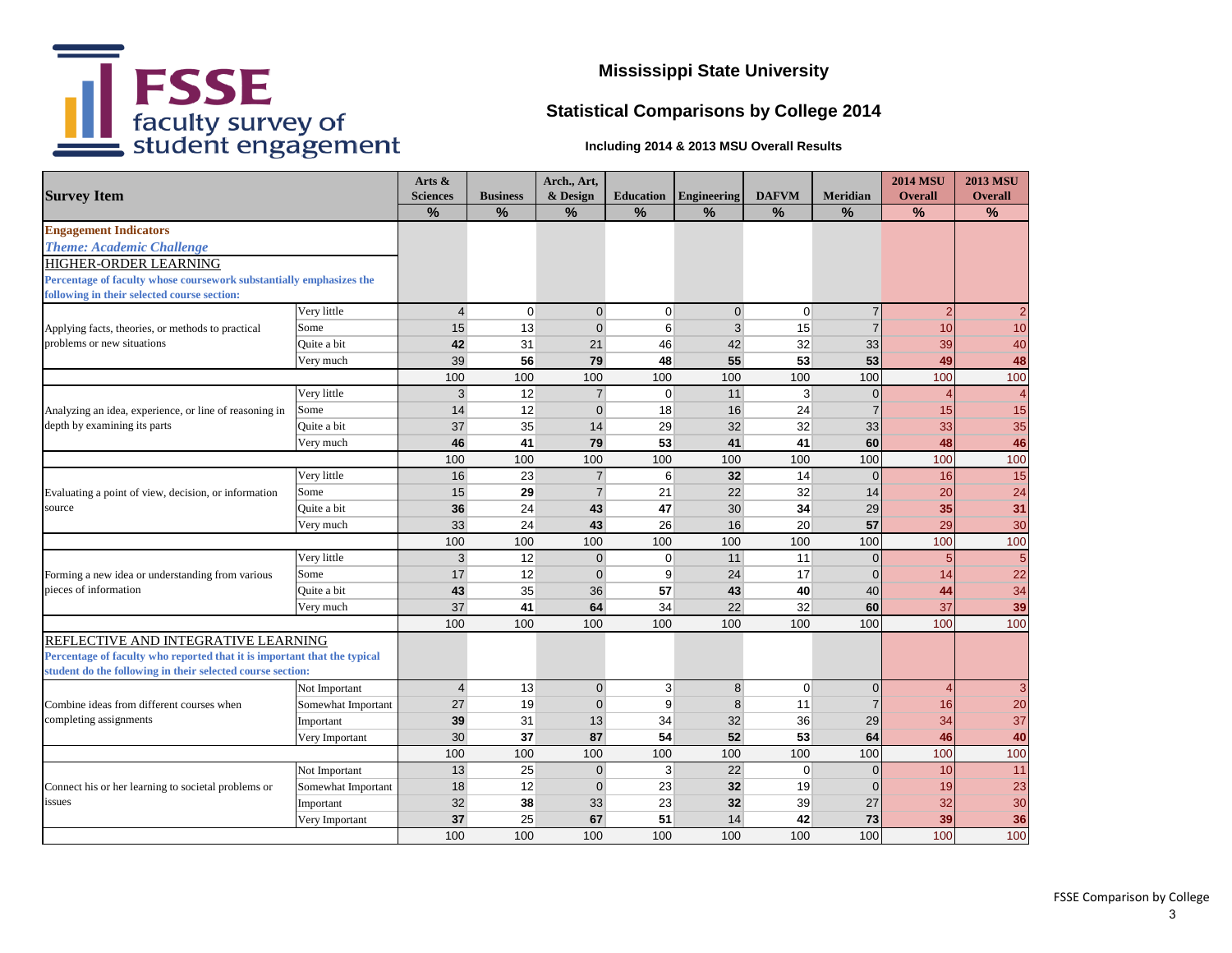

# **Statistical Comparisons by College 2014**

|                                                                                                  |                    | Arts &          |                 | Arch., Art,    |                  |                |              |                 | <b>2014 MSU</b> | <b>2013 MSU</b> |
|--------------------------------------------------------------------------------------------------|--------------------|-----------------|-----------------|----------------|------------------|----------------|--------------|-----------------|-----------------|-----------------|
| <b>Survey Item</b>                                                                               |                    | <b>Sciences</b> | <b>Business</b> | & Design       | <b>Education</b> | Engineering    | <b>DAFVM</b> | <b>Meridian</b> | <b>Overall</b>  | <b>Overall</b>  |
|                                                                                                  |                    | $\%$            | $\frac{9}{6}$   | $\frac{9}{6}$  | $\frac{9}{6}$    | $\%$           | $\%$         | $\frac{9}{6}$   | $\%$            | $\frac{9}{6}$   |
| Percentage of faculty who reported that it is important that the typical                         |                    |                 |                 |                |                  |                |              |                 |                 |                 |
| student do the following in their selected course section: (continued)                           |                    |                 |                 |                |                  |                |              |                 |                 |                 |
| Include diverse perspectives (political, religious,                                              | Not Important      | 24              | 25              | $\overline{0}$ | 12               | 46             | 17           | $\mathbf{0}$    | 22              | 24              |
| racial/ethnic, gender, etc.) in course discussions or                                            | Somewhat Important | 13              | 31              | $\overline{7}$ | 14               | 27             | 36           | $\overline{7}$  | 19              | 21              |
| assignments                                                                                      | Important          | 29              | 19              | 40             | 34               | 19             | 25           | 33              | 28              | 22              |
|                                                                                                  | Very Important     | 34              | 25              | 53             | 40               | 8              | 22           | 60              | 31              | 33              |
|                                                                                                  |                    | 100             | 100             | 100            | 100              | 100            | 100          | 100             | 100             | 100             |
|                                                                                                  | Not Important      | 8               | 12              | $\overline{0}$ | $\mathbf 0$      | 22             | 3            | $\Omega$        |                 | 10              |
| Examine the strengths and weaknesses of his or her                                               | Somewhat Important | 9               | 19              | $\overline{0}$ | 17               | 24             | 20           | $\Omega$        | 14              | 17              |
| own views on a topic or issue                                                                    | Important          | 31              | 19              | $\overline{7}$ | 34               | 30             | 34           | 20              | 29              | 30              |
|                                                                                                  | Very Important     | 52              | 50              | 93             | 49               | 24             | 43           | 80              | 50              | 43              |
|                                                                                                  |                    | 100             | 100             | 100            | 100              | 100            | 100          | 100             | 100             | 100             |
| <b>REFLECTIVE AND INTEGRATIVE LEARNING</b>                                                       |                    |                 |                 |                |                  |                |              |                 |                 |                 |
| Percentage of faculty who reported that it is important that the typical                         |                    |                 |                 |                |                  |                |              |                 |                 |                 |
| student do the following in their selected course section:                                       |                    |                 |                 |                |                  |                |              |                 |                 |                 |
|                                                                                                  | Not Important      | 13              | 13              | $\overline{0}$ | $\mathbf 0$      | 28             | 14           | $\Omega$        | 12              | 15              |
| Try to better understand someone else's views by<br>imagining how an issue looks from his or her | Somewhat Important | 13              | 37              | $\mathbf{0}$   | 17               | 36             | 20           | $\overline{7}$  | 19              | 20              |
| perspective                                                                                      | Important          | 35              | 19              | 13             | 34               | 17             | 33           | 20              | 28              | 27              |
|                                                                                                  | Very Important     | 39              | 31              | 87             | 49               | 19             | 33           | 73              | 41              | 38              |
|                                                                                                  |                    | 100             | 100             | 100            | 100              | 100            | 100          | 100             | 100             | 100             |
|                                                                                                  | Not Important      | $\overline{2}$  | 13              | $\overline{0}$ | 0                | 5 <sup>5</sup> | $\mathbf 0$  | $\Omega$        | $\overline{2}$  |                 |
| Learn something that changes the way he or she                                                   | Somewhat Important | 8               | 6               | $\mathbf{0}$   | 8                | 16             | 11           | $\Omega$        | 9               | 12              |
| understands an issue or concept                                                                  | Important          | 34              | 25              | $\mathbf{0}$   | 23               | 41             | 47           | 20              | 32              | 34              |
| Very Important                                                                                   |                    | 56              | 56              | 100            | 69               | 38             | 42           | 80              | 57              | 53              |
|                                                                                                  |                    | 100             | 100             | 100            | 100              | 100            | 100          | 100             | 100             | 100             |
|                                                                                                  | Not Important      | $\mathbf{0}$    | 12              | $\overline{0}$ | $\mathbf 0$      | $\overline{0}$ | $\mathbf 0$  | $\overline{0}$  |                 | $\overline{a}$  |
| Connect ideas from your course to his or her prior                                               | Somewhat Important | 6               | $\Omega$        | $\mathbf{0}$   | 12               | 17             | $\Omega$     | $\Omega$        | 6               | 8               |
| experiences and knowledge                                                                        | Important          | 29              | 19              | $\mathbf{0}$   | 14               | 30             | 39           | 13              | 25              | 31              |
|                                                                                                  | Very Important     | 65              | 69              | 100            | 74               | 53             | 61           | 87              | 68              | 59              |
|                                                                                                  |                    | 100             | 100             | 100            | 100              | 100            | 100          | 100             | 100             | 100             |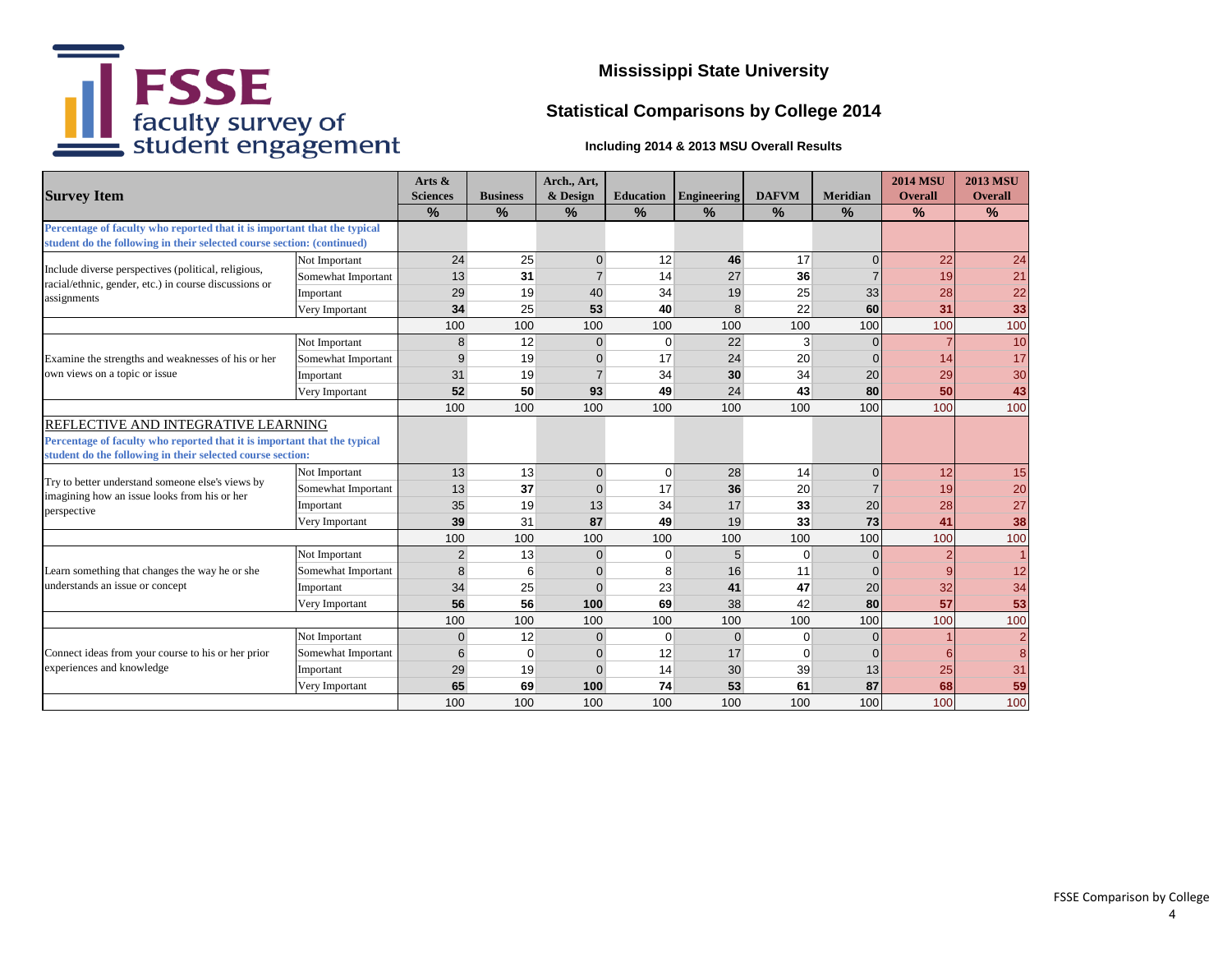

# **Statistical Comparisons by College 2014**

|                                                                                                                                   |                    | Arts $\&$       |                 | Arch., Art,    |                  |                    |                |                 | <b>2014 MSU</b> | <b>2013 MSU</b> |
|-----------------------------------------------------------------------------------------------------------------------------------|--------------------|-----------------|-----------------|----------------|------------------|--------------------|----------------|-----------------|-----------------|-----------------|
| <b>Survey Item</b>                                                                                                                |                    | <b>Sciences</b> | <b>Business</b> | & Design       | <b>Education</b> | <b>Engineering</b> | <b>DAFVM</b>   | <b>Meridian</b> | <b>Overall</b>  | <b>Overall</b>  |
|                                                                                                                                   |                    | $\%$            | $\%$            | $\%$           | $\frac{9}{6}$    | $\frac{9}{6}$      | $\%$           | $\%$            | %               | %               |
| <b>LEARNING STRATEGIES</b>                                                                                                        |                    |                 |                 |                |                  |                    |                |                 |                 |                 |
| Percentage of faculty who reported they substantially encourage students<br>to do the following in their selected course section: |                    |                 |                 |                |                  |                    |                |                 |                 |                 |
|                                                                                                                                   | Very little        | 13              | $\pmb{0}$       | 27             | 3                | 20                 | $\overline{9}$ | $\overline{0}$  | 11              | 13              |
| Identify key information from reading assignments                                                                                 | Some               | 17              | 41              | 27             | 14               | 11                 | 21             | 27              | 19              | 21              |
|                                                                                                                                   | Quite a bit        | 25              | 24              | 13             | 37               | 40                 | 44             | 40              | 32              | 31              |
|                                                                                                                                   | Very much          | 45              | 35              | 33             | 46               | 29                 | 26             | 33              | 38              | 35              |
|                                                                                                                                   |                    | 100             | 100             | 100            | 100              | 100                | 100            | 100             | 100             | 100             |
|                                                                                                                                   | Very little        | 13              | 6               | 27             | 11               | 22                 | 15             | 13              | 15              | 11              |
| Review notes after class                                                                                                          | Some               | 27              | 18              | 40             | 29               | 22                 | 15             | 33              | 25              | 26              |
|                                                                                                                                   | Quite a bit        | 27              | 35              | 13             | 29               | 20                 | 33             | 27              | 27              | 28              |
|                                                                                                                                   | Very much          | 33              | 41              | 20             | 31               | 36                 | 37             | 27              | 33              | 35              |
|                                                                                                                                   |                    | 100             | 100             | 100            | 100              | 100                | 100            | 100             | 100             | 100             |
|                                                                                                                                   | Very little        | 9 <sup>1</sup>  | 18              | 13             | 3                | 22                 | 12             | $\overline{0}$  | 11              | 9               |
| Summarize what has been learned from class or from<br>course materials                                                            | Some               | 33              | 12              | 20             | 26               | 19                 | 21             | 27              | 26              | 27              |
|                                                                                                                                   | Ouite a bit        | 31              | 35              | 40             | 40               | 42                 | 34             | 33              | 35              | 31              |
|                                                                                                                                   | Very much          | 27              | 35              | 27             | 31               | 17                 | 33             | 40              | 28              | 33              |
|                                                                                                                                   |                    | 100             | 100             | 100            | 100              | 100                | 100            | 100             | 100             | 100             |
| <b>QUANTITATIVE REASONING</b>                                                                                                     |                    |                 |                 |                |                  |                    |                |                 |                 |                 |
| Percentage of faculty who reported that it is important that the typical                                                          |                    |                 |                 |                |                  |                    |                |                 |                 |                 |
| student do the following in their selected course section:                                                                        |                    |                 |                 |                |                  |                    |                |                 |                 |                 |
| Reach conclusions based on his or her own analysis of                                                                             | Not Important      | 27              | 12              | 27             | 6                | $\overline{3}$     | 3              | 19              | 15              | 19              |
| numerical information (numbers, graphs, statistics,                                                                               | Somewhat Important | 16              | 23              | 13             | 28               | 11                 | 19             | 19              | 18              | 17              |
| etc.)                                                                                                                             | Important          | 24              | 24              | 13             | 26               | 46                 | 20             | 25              | 26              | 31              |
|                                                                                                                                   | Very Important     | 33              | 41              | 47             | 40               | 40                 | 58             | 37              | 41              | 33              |
|                                                                                                                                   |                    | 100             | 100             | 100            | 100              | 100                | 100            | 100             | 100             | 100             |
| Use numerical information to examine a real-world                                                                                 | Not Important      | 35              | 25              | 33             | 6                | 13                 | $\overline{3}$ | 20              | 21              | $\overline{22}$ |
| problem or issue (unemployment, climate change,                                                                                   | Somewhat Important | 19              | 13              | 27             | 34               | 14                 | 25             | 27              | 22              | 23              |
| public health, etc.)                                                                                                              | Important          | 20              | 31              | $\overline{7}$ | 29               | 35                 | 17             | 33              | 24              | 31              |
|                                                                                                                                   | Very Important     | 26              | 31              | 33             | 31               | 38                 | 55             | 20              | 33              | 24              |
|                                                                                                                                   |                    | 100             | 100             | 100            | 100              | 100                | 100            | 100             | 100             | 100             |
|                                                                                                                                   | Not Important      | 26              | 44              | 33             | 6                | 14                 | 6              | 13              | 19              | 22              |
| Evaluate what others have concluded from numerical                                                                                | Somewhat Important | 23              | 12              | 20             | 26               | 25                 | 29             | 20              | 24              | 28              |
| information                                                                                                                       | Important          | 27              | 25              | 20             | 34               | 39                 | 27             | 54              | 31              | 30              |
|                                                                                                                                   | Very Important     | 24              | 19              | 27             | 34               | 22                 | 38             | 13              | 26              | 20              |
|                                                                                                                                   |                    | 100             | 100             | 100            | 100              | 100                | 100            | 100             | 100             | 100             |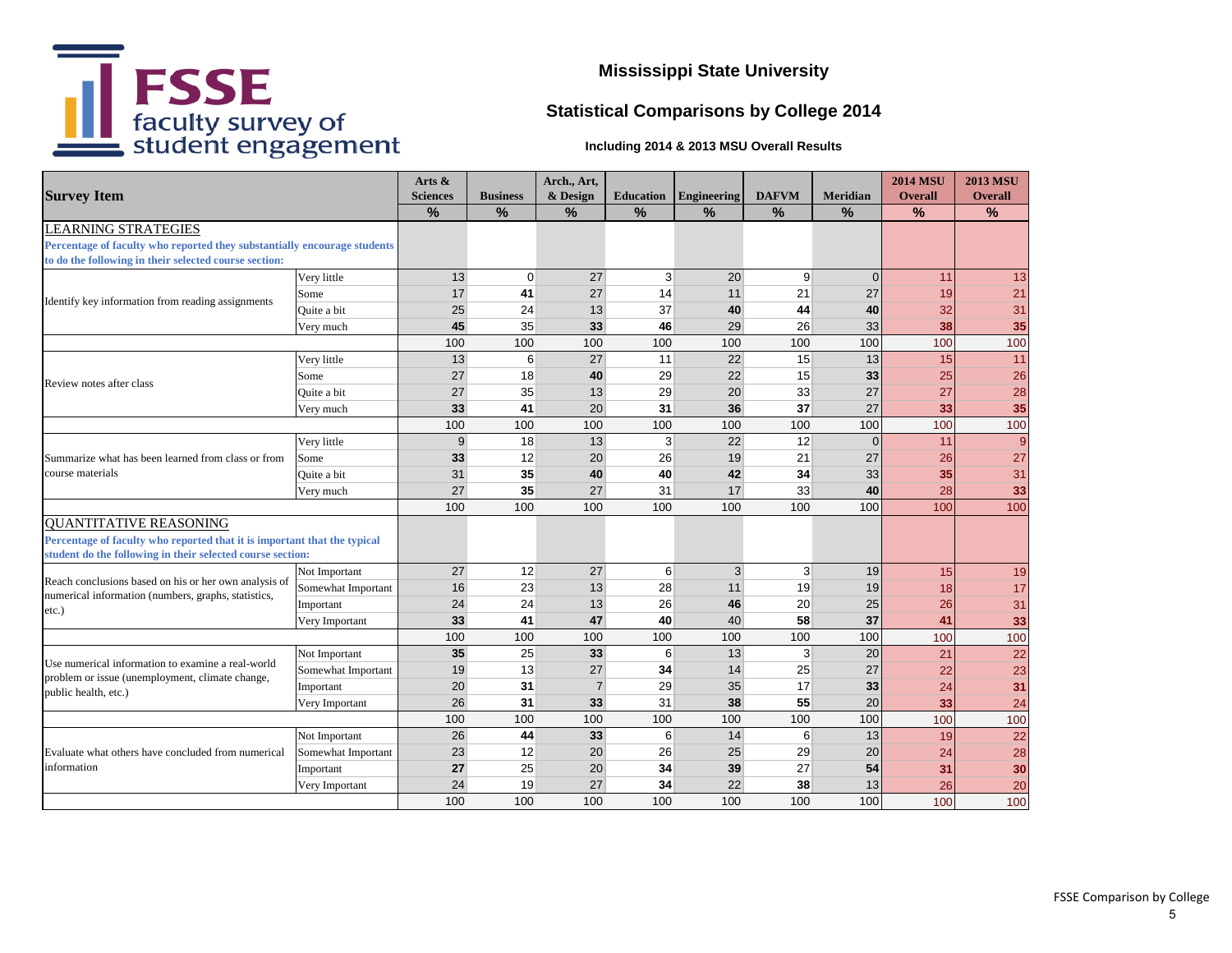

# **Statistical Comparisons by College 2014**

|                                                                                           |             | Arts $\&$       |                 | Arch., Art,      |                  |                    |               |                 | <b>2014 MSU</b> | <b>2013 MSU</b> |
|-------------------------------------------------------------------------------------------|-------------|-----------------|-----------------|------------------|------------------|--------------------|---------------|-----------------|-----------------|-----------------|
| <b>Survey Item</b>                                                                        |             | <b>Sciences</b> | <b>Business</b> | & Design         | <b>Education</b> | <b>Engineering</b> | <b>DAFVM</b>  | <b>Meridian</b> | <b>Overall</b>  | <b>Overall</b>  |
|                                                                                           |             | $\frac{9}{6}$   | $\frac{9}{6}$   | %                | $\frac{0}{0}$    | $\frac{9}{6}$      | $\frac{9}{6}$ | $\frac{9}{6}$   | $\frac{9}{6}$   | $\frac{9}{6}$   |
| <b>Theme: Learning with Peers</b>                                                         |             |                 |                 |                  |                  |                    |               |                 |                 |                 |
| <b>COLLABORATIVE LEARNING</b>                                                             |             |                 |                 |                  |                  |                    |               |                 |                 |                 |
| Percentage of faculty who substantially encourage students to do the                      |             |                 |                 |                  |                  |                    |               |                 |                 |                 |
| following in their selected course section:                                               |             |                 |                 |                  |                  |                    |               |                 |                 |                 |
|                                                                                           | Very little | 8 <sup>1</sup>  | 18              | $\overline{7}$   | 11               | 11                 | 6             | $\overline{7}$  | 9               | $\overline{9}$  |
| Ask other students for help understanding course                                          | Some        | 26              | 29              | 20               | 23               | 19                 | 32            | 33              | 26              | 34              |
| material                                                                                  | Quite a bit | 38              | 18              | 40               | 26               | 39                 | 35            | 33              | 34              | 29              |
|                                                                                           | Very much   | 28              | 35              | 33 <sup>1</sup>  | 40               | 31                 | 27            | 27              | 31              | 28              |
|                                                                                           |             | 100             | 100             | 100              | 100              | 100                | 100           | 100             | 100             | 100             |
|                                                                                           | Very little | 13              | 12              | $6 \overline{6}$ | 8                | 14                 | 15            | 6               | 12              | 11              |
| Explain course material to other students                                                 | Some        | 33              | 35              | 20               | 26               | 22                 | 21            | 47              | 29              | 34              |
|                                                                                           | Quite a bit | 30              | 24              | 47               | 40               | 42                 | 32            | 27              | 34              | 29              |
|                                                                                           | Very much   | 24              | 29              | 27               | 26               | 22                 | 32            | 20              | 25              | 26              |
|                                                                                           |             | 100             | 100             | 100              | 100              | 100                | 100           | 100             | 100             | 100             |
|                                                                                           | Very little | $\overline{7}$  | 12              | 27               | 15               | 16                 | 12            | $\overline{0}$  | 12              | 12              |
| Prepare for exams by discussing or working through<br>course material with other students | Some        | 26              | 24              | 47               | 17               | 28                 | 18            | 33              | 25              | 29              |
|                                                                                           | Quite a bit | 39              | 29              | $6 \overline{6}$ | 41               | 39                 | 38            | 34              | 36              | 32              |
|                                                                                           | Very much   | 28              | 35              | 20               | 27               | 17                 | 32            | 33              | 27              | 27              |
|                                                                                           |             | 100             | 100             | 100              | 100              | 100                | 100           | 100             | 100             | 100             |
|                                                                                           | Very little | 21              | 29              | 13               | 12               | $6 \overline{6}$   | 18            | $\overline{7}$  | 16              | 17              |
| Work with other students on course projects or                                            | Some        | 23              | 18              | 20               | 20               | 28                 | 29            | 33              | 24              | 31              |
| assignments                                                                               | Quite a bit | 24              | 24              | 27               | 34               | 33                 | 27            | 27              | 28              | 23              |
|                                                                                           | Very much   | 32              | 29              | 40               | 34               | 33                 | 26            | 33              | 32              | 29              |
|                                                                                           |             | 100             | 100             | 100              | 100              | 100                | 100           | 100             | 100             | 100             |
| DISCUSSIONS WITH DIVERSE OTHERS                                                           |             |                 |                 |                  |                  |                    |               |                 |                 |                 |
| Percentage of faculty who reported that students have substantial                         |             |                 |                 |                  |                  |                    |               |                 |                 |                 |
| opportunities to engage in discussions with people from the following                     |             |                 |                 |                  |                  |                    |               |                 |                 |                 |
| groups in their selected course section:                                                  |             |                 |                 |                  |                  |                    |               |                 |                 |                 |
|                                                                                           | Very little | 14              | 12              | 8 <sup>1</sup>   | 14               | 25                 | 37            | $\Omega$        | 18              | 18              |
| People of a race or ethnicity other than their own                                        | Some        | 26              | 41              | 31               | 26               | 50                 | 40            | 6               | 31              | 30              |
|                                                                                           | Quite a bit | 30              | 29              | 31               | 37               | 17                 | 9             | 27              | 26              | 27              |
|                                                                                           | Very much   | 30              | 18              | 30               | 23               | 8 <sup>°</sup>     | 14            | 67              | 25              | 25              |
|                                                                                           |             | 100             | 100             | 100              | 100              | 100                | 100           | 100             | 100             | 100             |
|                                                                                           | Very little | 13              | 12              | 15               | 15               | 25                 | 23            | $\overline{7}$  | 16              | 16              |
| People from an economic background other than their                                       | Some        | 31              | 47              | 23               | 27               | 47                 | 40            | $\overline{7}$  | 33              | 32              |
| own                                                                                       | Quite a bit | 29              | 23              | 31               | 35               | 20                 | 31            | 33              | 29              | 30              |
|                                                                                           | Very much   | 27              | 18              | 31               | 23               | 8                  | 6             | 53              | 22              | 22              |
|                                                                                           |             | 100             | 100             | 100              | 100              | 100                | 100           | 100             | 100             | 100             |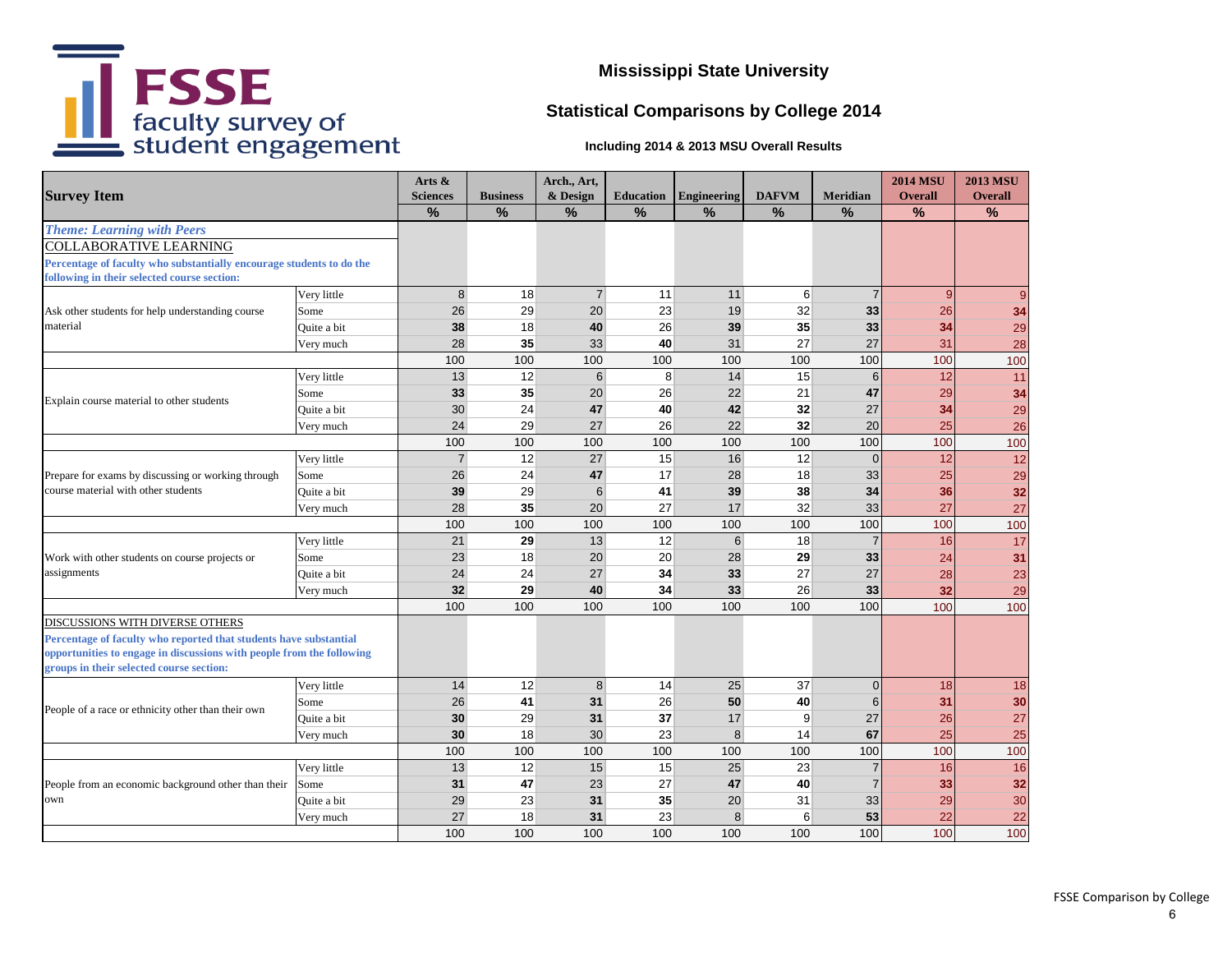

# **Statistical Comparisons by College 2014**

| <b>Survey Item</b>                                                      |             | Arts &          |                 | Arch., Art,    |                  |                    |                |                | <b>2014 MSU</b> | <b>2013 MSU</b> |
|-------------------------------------------------------------------------|-------------|-----------------|-----------------|----------------|------------------|--------------------|----------------|----------------|-----------------|-----------------|
|                                                                         |             | <b>Sciences</b> | <b>Business</b> | & Design       | <b>Education</b> | <b>Engineering</b> | <b>DAFVM</b>   | Meridian       | <b>Overall</b>  | <b>Overall</b>  |
|                                                                         |             | $\frac{9}{6}$   | $\frac{9}{6}$   | %              | $\frac{9}{6}$    | %                  | $\frac{9}{6}$  | $\frac{9}{6}$  | %               | %               |
| DISCUSSIONS WITH DIVERSE OTHERS (continued)                             |             |                 |                 |                |                  |                    |                |                |                 |                 |
| Percentage of faculty who reported that students have substantial       |             |                 |                 |                |                  |                    |                |                |                 |                 |
| opportunities to engage in discussions with people from the following   |             |                 |                 |                |                  |                    |                |                |                 |                 |
| groups in their selected course section: (continued)                    |             |                 |                 |                |                  |                    |                |                |                 |                 |
|                                                                         | Very little | 26              | 18              | 39             | 20               | 31                 | 35             | 20             | 27              | 30              |
| People with religious beliefs other than their own                      | Some        | 43              | 59              | 23             | 43               | 49                 | 47             | 20             | 43              | 42              |
|                                                                         | Quite a bit | 15              | 6               | 23             | 20               | 14                 | 15             | 20             | 16              | 14              |
|                                                                         | Very much   | 16              | 17              | 15             | 17               | 6                  | 3              | 40             | 14              | 14              |
|                                                                         |             | 100             | 100             | 100            | 100              | 100                | 100            | 100            | 100             | 100             |
|                                                                         | Very little | 14              | 17              | 31             | 20               | 28                 | 31             | 6              | 20              | 21              |
| People with political views other than their own                        | Some        | 44              | 59              | 31             | 37               | 44                 | 40             | 20             | 41              | 41              |
|                                                                         | Quite a bit | 25              | 12              | 23             | 20               | 22                 | 23             | 27             | 23              | 23              |
|                                                                         | Very much   | 17              | 12              | 15             | 23               | $6 \overline{6}$   | 6              | 47             | 16              | 15              |
|                                                                         |             | 100             | 100             | 100            | 100              | 100                | 100            | 100            | 100             | 100             |
| STUDENT-FACULTY INTERACTION                                             |             |                 |                 |                |                  |                    |                |                |                 |                 |
| Percentage of faculty who frequently did each of the following with the |             |                 |                 |                |                  |                    |                |                |                 |                 |
| undergraduate students they teach or advise during the current school   |             |                 |                 |                |                  |                    |                |                |                 |                 |
|                                                                         | Never       | 5 <sup>5</sup>  | $\overline{0}$  | $\overline{0}$ | $\mathbf 0$      | $\overline{0}$     | $\mathbf{3}$   | $\Omega$       | $\overline{2}$  | 3               |
| Talked about their career plans                                         | Sometimes   | 47              | 33              | $\overline{0}$ | 16               | 37                 | 26             | 6              | 31              | 32              |
|                                                                         | Often       | 27              | 34              | 33             | 16               | 39                 | 42             | 19             | 30              | 33              |
|                                                                         | Very Often  | 21              | 33              | 67             | 68               | 24                 | 29             | 75             | 37              | 32              |
|                                                                         |             | 100             | 100             | 100            | 100              | 100                | 100            | 100            | 100             | 100             |
|                                                                         | Never       | 24              | 32              | $\overline{0}$ | 22               | 11                 | 13             | 25             | 19              | 22              |
| Worked on activities other than coursework                              | Sometimes   | 47              | 42              | 13             | 43               | 49                 | 29             | 31             | 41              | 40              |
| (committees, student groups, etc.)                                      | Often       | 20              | 10              | 60             | 11               | 32                 | 47             | 31             | 27              | 26              |
|                                                                         | Very Often  | $\overline{9}$  | 16              | 27             | 24               | 8                  | 11             | 13             | 13              | 12              |
|                                                                         |             | 100             | 100             | 100            | 100              | 100                | 100            | 100            | 100             | 100             |
|                                                                         | Never       | 3 <sup>1</sup>  | $\overline{0}$  | $\overline{0}$ | 11               | 3 <sup>1</sup>     | $\overline{3}$ | $\overline{0}$ | $\overline{4}$  |                 |
| Discussed course topics, ideas, or concepts outside of                  | Sometimes   | 48              | 39              | 13             | 30               | 39                 | 35             | 19             | 38              | 47              |
| class                                                                   | Often       | 36              | 50              | 33             | 35               | 45                 | 43             | 44             | 39              | 34              |
|                                                                         | Very Often  | 13              | 11              | 54             | 24               | 13                 | 19             | 37             | 19              | 18              |
|                                                                         |             | 100             | 100             | 100            | 100              | 100                | 100            | 100            | 100             | 100             |
|                                                                         | Never       | $\Omega$        | $\mathbf 0$     | $\overline{0}$ | $\Omega$         | 3 <sup>1</sup>     | $\Omega$       | $\Omega$       | $\Omega$        | $\overline{2}$  |
|                                                                         | Sometimes   | 43              | 39              | 13             | 19               | 47                 | 32             | 31             | 36              | 33              |
| Discussed their academic performance                                    | Often       | 44              | 50              | 27             | 38               | 40                 | 49             | 25             | 41              | 41              |
|                                                                         | Very Often  | 13              | 11              | 60             | 43               | 10                 | 19             | 44             | 23              | 24              |
|                                                                         |             | 100             | 100             | 100            | 100              | 100                | 100            | 100            | 100             | 100             |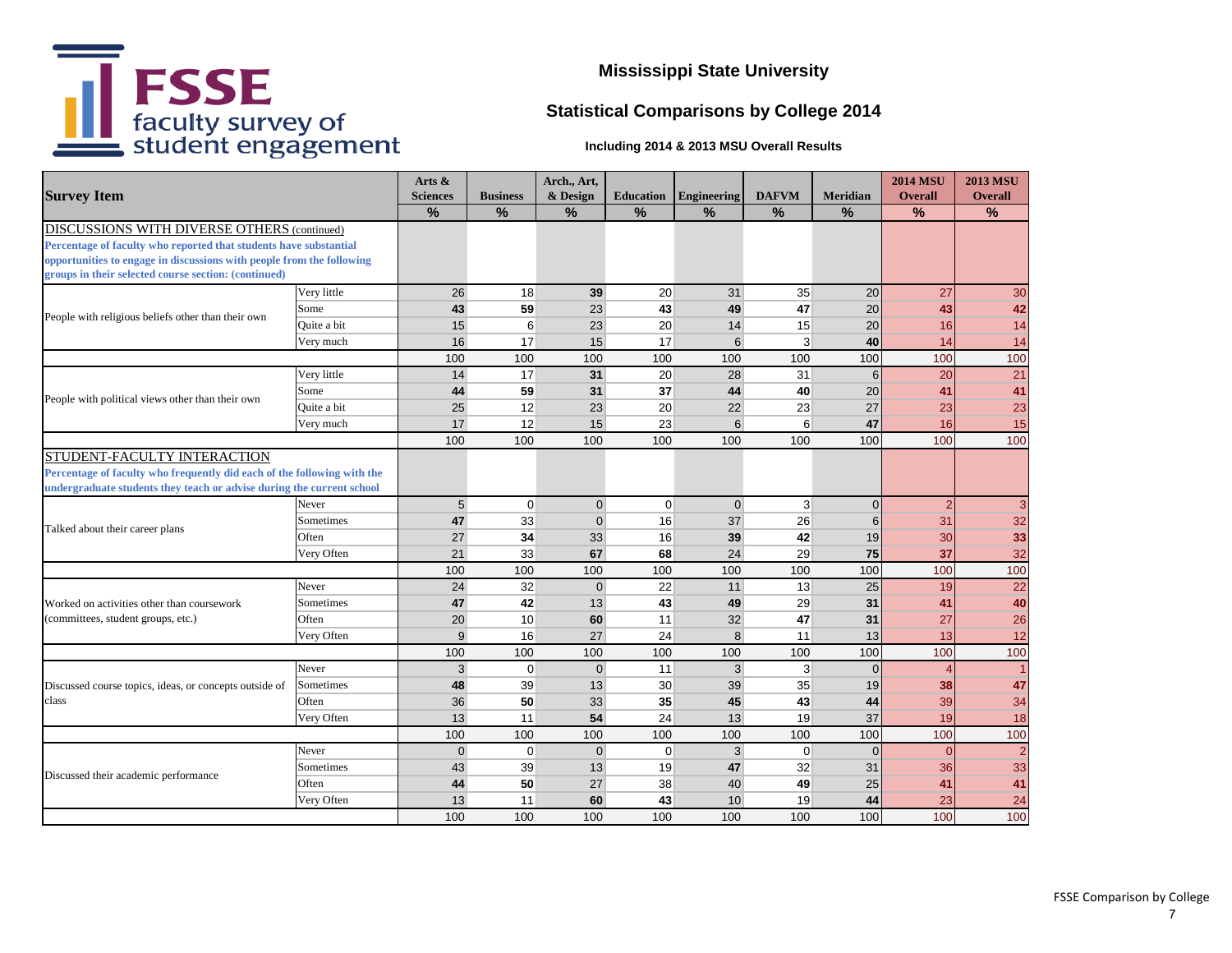

# **Statistical Comparisons by College 2014**

#### **Including 2014 & 2013 MSU Overall Results**

| <b>Survey Item</b>                                                                          |             | Arts &<br><b>Sciences</b> | <b>Business</b> | Arch., Art,<br>& Design | <b>Education</b> | Engineering    | <b>DAFVM</b> | <b>Meridian</b> | <b>2014 MSU</b><br><b>Overall</b> | <b>2013 MSU</b><br><b>Overall</b> |
|---------------------------------------------------------------------------------------------|-------------|---------------------------|-----------------|-------------------------|------------------|----------------|--------------|-----------------|-----------------------------------|-----------------------------------|
|                                                                                             |             | $\%$                      | $\frac{9}{6}$   | $\%$                    | $\%$             | $\frac{0}{0}$  | %            | %               | $\%$                              | %                                 |
| EFFECTIVE TEACHING PRACTICES                                                                |             |                           |                 |                         |                  |                |              |                 |                                   |                                   |
| Percentage of faculty who substantially do the following in their<br>undergraduate courses: |             |                           |                 |                         |                  |                |              |                 |                                   |                                   |
|                                                                                             | Very little | $\overline{0}$            | $\mathbf 0$     | $\overline{0}$          | $\overline{0}$   | $\overline{0}$ | $\mathbf 0$  | $\overline{0}$  | $\overline{0}$                    | $\overline{0}$                    |
| Clearly explain course goals and requirements                                               | Some        | 8                         | $\pmb{0}$       | $\overline{7}$          | 3                | 5 <sup>5</sup> | 8            | $6\phantom{1}6$ | 6                                 | $6 \overline{6}$                  |
|                                                                                             | Quite a bit | 24                        | 21              | 20                      | 27               | 32             | 38           | 25              | 27                                | 32                                |
|                                                                                             | Very much   | 68                        | 79              | 73                      | 70               | 63             | 54           | 69              | 67                                | 62                                |
|                                                                                             |             | 100                       | 100             | 100                     | 100              | 100            | 100          | 100             | 100                               | 100                               |
|                                                                                             | Very little | $\overline{0}$            | $\mathbf 0$     | $\overline{0}$          | $\overline{0}$   | $\overline{0}$ | $\mathbf 0$  | $\mathbf 0$     | $\overline{0}$                    | $\overline{0}$                    |
| Teach course sessions in an organized way                                                   | Some        | $\mathbf{1}$              | $\sqrt{5}$      | $\overline{7}$          | $\mathbf 0$      | 3 <sup>1</sup> | 8            | $\Omega$        | 3                                 | $\vert$ 1                         |
|                                                                                             | Quite a bit | 25                        | 5               | 40                      | 22               | 35             | 29           | 27              | 26                                | 27                                |
|                                                                                             | Very much   | 74                        | 90              | 53                      | 78               | 62             | 63           | 73              | 71                                | 72                                |
|                                                                                             |             | 100                       | 100             | 100                     | 100              | 100            | 100          | 100             | 100                               | 100                               |
|                                                                                             | Very little | $\overline{0}$            | $\mathbf 0$     | $\overline{0}$          | $\overline{0}$   | $\overline{0}$ | $\mathbf 0$  | $\Omega$        | $\Omega$                          | $\overline{0}$                    |
| Use examples or illustrations to explain difficult points                                   | Some        | $\overline{2}$            | $\mathbf 0$     | $\overline{0}$          | $\overline{0}$   | $\overline{0}$ | 5            | $\overline{0}$  | $\overline{\mathbf{2}}$           | $\mathbf{3}$                      |
|                                                                                             | Quite a bit | 30                        | 5               | 33                      | 13               | 27             | 29           | 12              | 24                                | 23                                |
| Very much                                                                                   |             | 68                        | 95              | 67                      | 87               | 73             | 66           | 88              | 74                                | 74                                |
|                                                                                             |             | 100                       | 100             | 100                     | 100              | 100            | 100          | 100             | 100                               | 100                               |
|                                                                                             | Very little | 11                        | 31              | $\overline{0}$          | $5\overline{)}$  | 13             | 11           | $\mathbf{0}$    | 10                                | 8                                 |
| Provide feedback to students on drafts or works in                                          | Some        | 28                        | 25              | $6 \overline{6}$        | 16               | 32             | 27           | 25              | 25                                | 26                                |
| progress                                                                                    | Quite a bit | 28                        | 19              | 27                      | 27               | 34             | 40           | 31              | 30                                | 29                                |
|                                                                                             | Very much   | 33                        | 25              | 67                      | 52               | 21             | 22           | 44              | 35                                | 37                                |
|                                                                                             |             | 100                       | 100             | 100                     | 100              | 100            | 100          | 100             | 100                               | 100                               |
|                                                                                             | Very little | $\overline{0}$            | 6               | $\overline{0}$          | $\overline{0}$   | $\overline{0}$ | $\mathbf 0$  | $\overline{0}$  |                                   | $\vert$ 1                         |
| Provide prompt and detailed feedback on tests or                                            | Some        | $\overline{7}$            | $6\phantom{1}6$ | 20                      | 8                | 14             | 13           | $\Omega$        | 9                                 | 8                                 |
| completed assignments                                                                       | Quite a bit | 32                        | 17              | 33                      | 35               | 35             | 47           | 31              | 34                                | 35                                |
|                                                                                             | Very much   | 61                        | $\bf 71$        | 47                      | 57               | 51             | 40           | 69              | 56                                | 56                                |
|                                                                                             |             | 100                       | 100             | 100                     | 100              | 100            | 100          | 100             | 100                               | 100                               |
| <b>Theme: Campus Environment</b>                                                            |             |                           |                 |                         |                  |                |              |                 |                                   |                                   |
| <b>QUALITY OF INTERACTIONS</b>                                                              |             |                           |                 |                         |                  |                |              |                 |                                   |                                   |
| Faculty perceptions of the quality of student interactions with the                         |             |                           |                 |                         |                  |                |              |                 |                                   |                                   |
| following people at their institution:                                                      |             |                           |                 |                         |                  |                |              |                 |                                   |                                   |
|                                                                                             | 1 Poor      | $\overline{0}$            | $\mathbf 0$     | $\overline{0}$          | $\overline{0}$   | $\overline{0}$ | $\mathbf 0$  | $\overline{0}$  | $\overline{0}$                    | $\overline{0}$                    |
|                                                                                             |             | $\overline{0}$            | 5               | $\overline{0}$          | $\mathbf 0$      | $\overline{0}$ | $\mathbf 0$  | $\Omega$        |                                   | $\mathbf{1}$                      |
|                                                                                             |             | $\overline{2}$            | $\mathbf 0$     | $\overline{0}$          | 8                | 5 <sup>5</sup> | 3            | $\overline{0}$  | 3                                 | 5 <sup>1</sup>                    |
| Other students                                                                              |             | $\overline{9}$            | 17              | $\overline{7}$          | 14               | 13             | 21           | 19              | 13                                | 15                                |
|                                                                                             |             | 49                        | 28              | 40                      | 28               | 40             | 45           | 25              | 40                                | 40                                |
|                                                                                             |             | 33                        | 33              | 33                      | 39               | 34             | 26           | 44              | 34                                | 29                                |
|                                                                                             | 7 Excellent | $\overline{7}$            | 17              | 20                      | 11               | 8 <sup>1</sup> | 5            | 12              | $\mathbf c$                       | 10                                |
|                                                                                             |             | 100                       | 100             | 100                     | 100              | 100            | 100          | 100             | 100                               | 100                               |

FSSE Comparison by College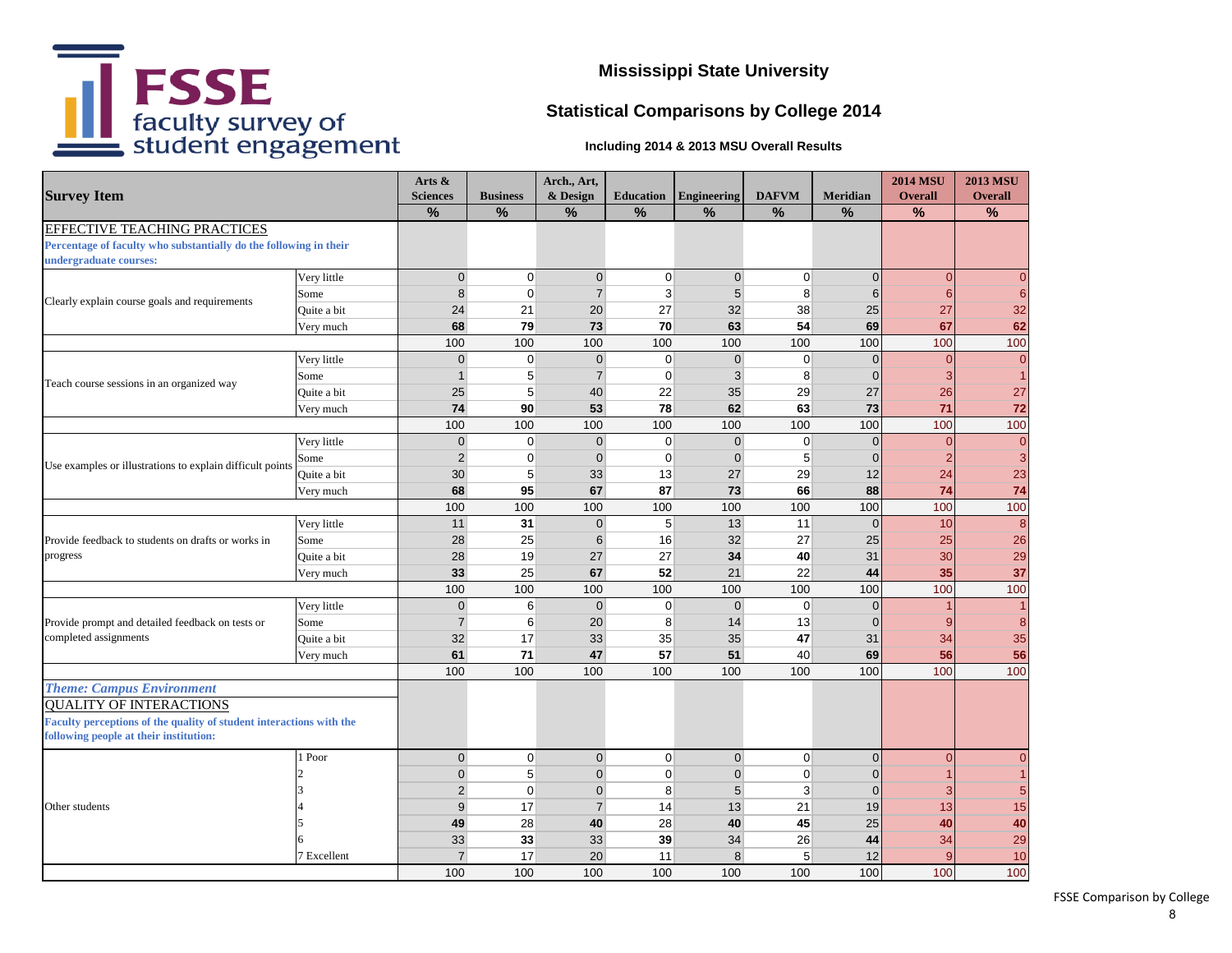

## **Statistical Comparisons by College 2014**

|                                                                     |             | Arts &                  |                  | Arch., Art,    |                  |                  |                |                | <b>2014 MSU</b> | <b>2013 MSU</b>  |
|---------------------------------------------------------------------|-------------|-------------------------|------------------|----------------|------------------|------------------|----------------|----------------|-----------------|------------------|
| <b>Survey Item</b>                                                  |             | <b>Sciences</b>         | <b>Business</b>  | & Design       | <b>Education</b> | Engineering      | <b>DAFVM</b>   | Meridian       | <b>Overall</b>  | <b>Overall</b>   |
|                                                                     |             | $\frac{9}{6}$           | %                | %              | $\frac{9}{6}$    | $\frac{9}{6}$    | $\frac{9}{6}$  | $\frac{9}{6}$  | $\frac{9}{6}$   | $\frac{9}{6}$    |
| <b>Theme: Campus Environment</b> (continued)                        |             |                         |                  |                |                  |                  |                |                |                 |                  |
| <b>QUALITY OF INTERACTIONS (continued)</b>                          |             |                         |                  |                |                  |                  |                |                |                 |                  |
| Faculty perceptions of the quality of student interactions with the |             |                         |                  |                |                  |                  |                |                |                 |                  |
| following people at their institution: (continued)                  |             |                         |                  |                |                  |                  |                |                |                 |                  |
|                                                                     | 1 Poor      | 2 <sup>1</sup>          | $6 \overline{6}$ | $\overline{0}$ | $\mathbf 0$      | $\overline{0}$   | $\overline{0}$ | $\overline{0}$ | $\overline{1}$  |                  |
|                                                                     |             | 8                       | $6\phantom{1}6$  | $\overline{0}$ | 8                | $\overline{0}$   | 8              | $\overline{0}$ | 6               | $\overline{7}$   |
|                                                                     |             | 16                      | $\overline{0}$   | $\overline{7}$ | 11               | 5 <sup>5</sup>   | 8              | $\overline{0}$ | 10              | 19               |
| Academic advisors                                                   |             | 28                      | 19               | 21             | 24               | 41               | 24             | 13             | 27              | 22               |
|                                                                     |             | 25                      | 31               | 36             | 38               | 38               | 39             | 27             | 32              | 29               |
|                                                                     |             | 19                      | 19               | 29             | 16               | 16               | 16             | 27             | 18              | 18               |
|                                                                     | 7 Excellent | $\overline{2}$          | 19               | $\overline{7}$ | 3                | $\overline{0}$   | 5              | 33             | 6               | $\overline{4}$   |
|                                                                     |             | 100                     | 100              | 100            | 100              | 100              | 100            | 100            | 100             | 100              |
|                                                                     | 1 Poor      | $\overline{0}$          | 5 <sup>5</sup>   | $\overline{0}$ | 3                | $\overline{0}$   | $\overline{0}$ | $\Omega$       | $\overline{1}$  | $\frac{2}{7}$    |
| Faculty                                                             |             | 6                       | 5                | $\overline{0}$ | 3                | 5 <sup>5</sup>   | $\mathbf 0$    | $\Omega$       | 3               |                  |
|                                                                     |             | 14                      | $\,$ 6 $\,$      | $\overline{0}$ | 13               | 14               | 11             | $\mathbf 0$    | 11              | 10               |
|                                                                     |             | 24                      | 28               | 29             | 24               | 16               | 29             | $\mathbf 0$    | 23              | 19               |
|                                                                     |             | 27                      | 33               | $\overline{7}$ | 32               | 43               | 42             | 27             | 32              | 34               |
|                                                                     |             | 23                      | 6                | 50             | 22               | 14               | 18             | 40             | 22              | 23               |
|                                                                     | 7 Excellent | $6\phantom{1}$          | 17               | 14             | 3                | 8 <sup>°</sup>   | 0              | 33             | 8               | $5\phantom{1}$   |
|                                                                     |             | 100                     | 100              | 100            | 100              | 100              | 100            | 100            | 100             | 100              |
|                                                                     | 1 Poor      |                         | $\overline{0}$   | $\overline{0}$ | 8                | $\overline{0}$   | 3              | $\Omega$       | $\overline{2}$  | $\overline{1}$   |
|                                                                     |             | 6                       | $\overline{0}$   | $\overline{0}$ | 3                | $\overline{3}$   | 11             | $\Omega$       | 5               | $\overline{7}$   |
| Student services staff (career services, student                    |             | 13                      | 18               | $\overline{7}$ | 17               | 11               | 16             | 6              | 13              | 17               |
| activities, housing, etc.)                                          |             | 40                      | 29               | 29             | 11               | 47               | 40             | 19             | 34              | 36               |
|                                                                     |             | 32                      | 29               | 36             | 33               | 25               | 22             | 19             | 29              | 25               |
|                                                                     | 6           | $\overline{4}$          | 12               | 28             | 28               | 8 <sup>1</sup>   | 5              | 25             | 12              | 11               |
|                                                                     | 7 Excellent | $\overline{4}$          | 12               | $\overline{0}$ | $\mathbf 0$      | $6 \overline{6}$ | $\overline{3}$ | 31             | 5               | 3                |
|                                                                     |             | 100                     | 100              | 100            | 100              | 100              | 100            | 100            | 100             | 100              |
|                                                                     | 1 Poor      | $\overline{1}$          | $\overline{0}$   | $\overline{0}$ | 8                | $\overline{0}$   | $\overline{2}$ | $\Omega$       | $\overline{2}$  | $\overline{2}$   |
|                                                                     |             | 16                      | 6                | $\overline{0}$ | $\mathbf 0$      | 8                | 8              | $\Omega$       | 8               | $\boldsymbol{9}$ |
| Other administrative staff and offices (registrar,                  |             | 13                      | 6                | 21             | 27               | 11               | 34             | $\overline{0}$ | 17              | 20               |
| financial aid, etc.)                                                |             | 41                      | 47               | 14             | 16               | 36               | 32             | 13             | 32              | 34               |
|                                                                     |             | 19                      | 23               | 58             | 33               | 36               | 13             | 31             | 26              | 22               |
|                                                                     | 6           | 6                       | 6                | $\overline{7}$ | 16               | $\overline{9}$   | 8              | 25             | 10              | 10               |
|                                                                     | 7 Excellent | $\overline{\mathbf{A}}$ | 12               | $\overline{0}$ | $\Omega$         | $\Omega$         | 3              | 31             |                 | 3                |
|                                                                     |             | 100                     | 100              | 100            | 100              | 100              | 100            | 100            | 100             | 100              |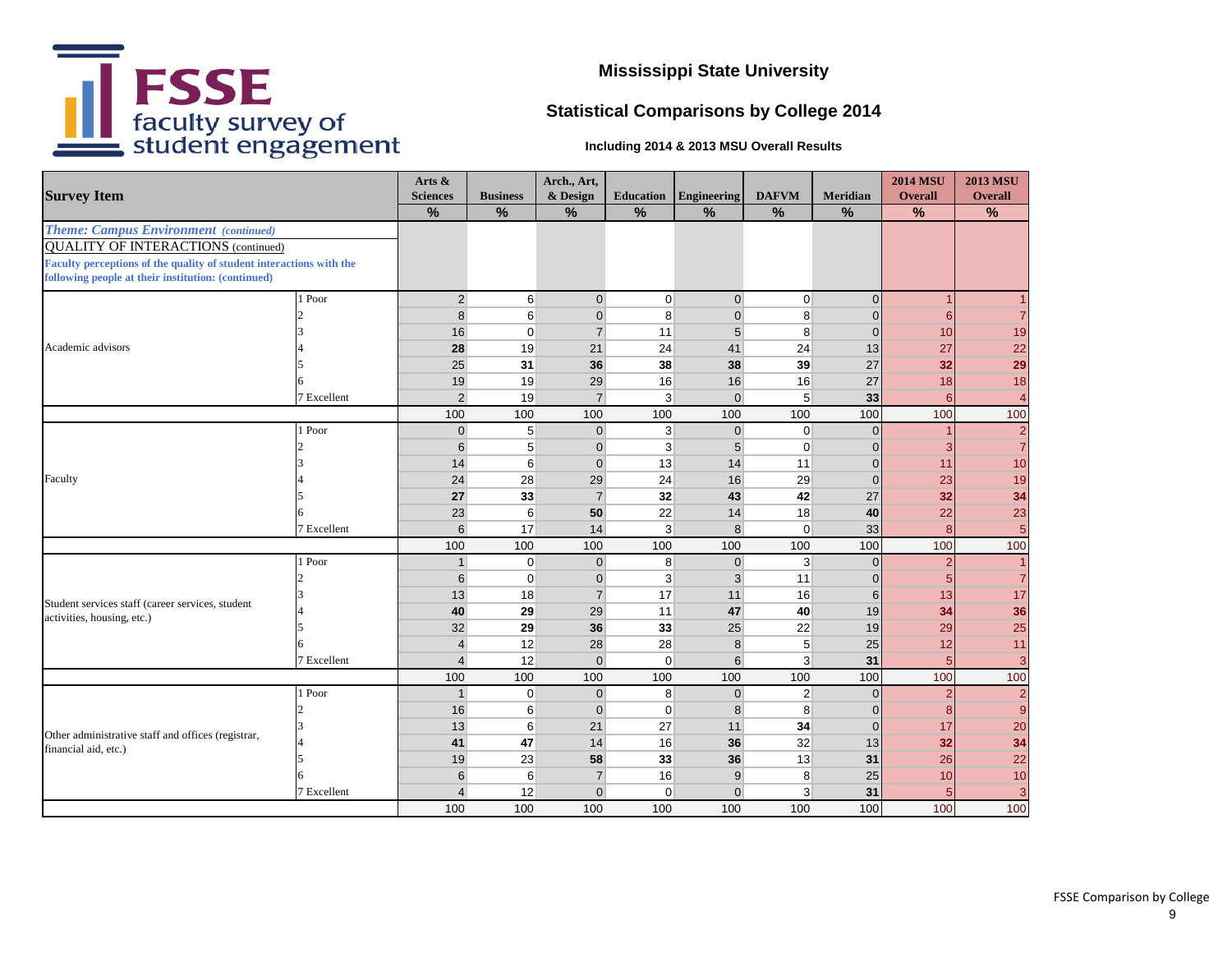

# **Statistical Comparisons by College 2014**

|                                                                    |                    | Arts $\&$       |                 | Arch., Art,    |                  |                    |                |                | <b>2014 MSU</b> | <b>2013 MSU</b> |
|--------------------------------------------------------------------|--------------------|-----------------|-----------------|----------------|------------------|--------------------|----------------|----------------|-----------------|-----------------|
| <b>Survey Item</b>                                                 |                    | <b>Sciences</b> | <b>Business</b> | & Design       | <b>Education</b> | <b>Engineering</b> | <b>DAFVM</b>   | Meridian       | <b>Overall</b>  | <b>Overall</b>  |
|                                                                    |                    | $\frac{9}{6}$   | $\frac{9}{6}$   | $\frac{9}{6}$  | $\frac{9}{6}$    | $\frac{9}{6}$      | $\frac{9}{6}$  | $\frac{9}{6}$  | %               | $\frac{9}{6}$   |
| SUPPORTIVE ENVIRONMENT                                             |                    |                 |                 |                |                  |                    |                |                |                 |                 |
| Percentage of faculty who reported that it is important that their |                    |                 |                 |                |                  |                    |                |                |                 |                 |
| institution increase its emphasis on each of the following:        |                    |                 |                 |                |                  |                    |                |                |                 |                 |
|                                                                    | Not Important      | $\overline{0}$  | $\overline{0}$  | $\overline{0}$ | 0                | $\overline{0}$     | 0              | $\overline{0}$ | $\overline{0}$  |                 |
| Providing support to help students succeed                         | Somewhat Important | 10              | 5               | 14             | 3                | 8 <sup>1</sup>     | 8              | 6              | 8               | 8               |
| academically                                                       | Important          | 35              | 56              | 29             | 51               | 47                 | 50             | 31             | 42              | 44              |
|                                                                    | Very Important     | 55              | 39              | 57             | 46               | 45                 | 42             | 63             | 50              | 47              |
|                                                                    |                    | 100             | 100             | 100            | 100              | 100                | 100            | 100            | 100             | 100             |
|                                                                    | Not Important      | $\mathbf{1}$    | $\overline{0}$  | $\overline{7}$ | $\mathbf 0$      | 8 <sup>°</sup>     | $\overline{0}$ | $\overline{0}$ | $\overline{2}$  | $\overline{1}$  |
| Students using learning support services (tutoring                 | Somewhat Important | 15              | 21              | 27             | 13               | 18                 | 17             | 19             | 17              | 17              |
| services, writing center, etc.)                                    | Important          | 41              | 53              | 33             | 46               | 48                 | 55             | 37             | 45              | 44              |
|                                                                    | Very Important     | 43              | 26              | 33             | 41               | 26                 | 28             | 44             | 36              | 38              |
|                                                                    |                    | 100             | 100             | 100            | 100              | 100                | 100            | 100            | 100             | 100             |
|                                                                    | Not Important      | $\overline{2}$  | 22              | $\overline{0}$ | 5                | 18                 | 3              | 12             | $\overline{7}$  | $6\phantom{a}6$ |
| Encouraging contact among students from different                  | Somewhat Important | 21              | 45              | 20             | 11               | 29                 | 39             | 19             | 25              | 19              |
| backgrounds (social, racial/ethnic, religious, etc.)               | Important          | 29              | 11              | 27             | 43               | 32                 | 26             | 38             | 30              | 39              |
|                                                                    | Very Important     | 48              | 22              | 53             | 41               | 21                 | 32             | 31             | 38              | 36              |
|                                                                    |                    | 100             | 100             | 100            | 100              | 100                | 100            | 100            | 100             | 100             |
|                                                                    | Not Important      | 21              | 26              | 13             | 8                | 19                 | 8              | 12             | 16              | 15              |
| Providing opportunities for students to be involved                | Somewhat Important | 30              | 26              | 33             | 32               | 32                 | 37             | 19             | 31              | 37              |
| socially                                                           | Important          | 36              | 37              | 34             | 33               | 35                 | 42             | 38             | 36              | 38              |
|                                                                    | Very Important     | 13              | 11              | 20             | 27               | 14                 | 13             | 31             | 17              | 10              |
|                                                                    |                    | 100             | 100             | 100            | 100              | 100                | 100            | 100            | 100             | 100             |
|                                                                    | Not Important      | $\mathbf{1}$    | $\overline{0}$  | $\overline{0}$ | 3                | $\overline{0}$     | 3              | 6              | $\overline{2}$  | $\overline{4}$  |
| Providing support for students' overall well-being                 | Somewhat Important | 20              | 21              | 27             | 11               | 24                 | 26             | 12             | 20              | 21              |
| (recreation, health care, counseling, etc.)                        | Important          | 45              | 47              | 40             | 44               | 47                 | 34             | 38             | 43              | 46              |
|                                                                    | Very Important     | 34              | 32              | 33             | 42               | 29                 | 37             | 44             | 35              | 29              |
|                                                                    |                    | 100             | 100             | 100            | 100              | 100                | 100            | 100            | 100             | 100             |
|                                                                    | Not Important      | 8               | 11              | 20             | 11               | 8 <sup>°</sup>     | 5              | 19             | 9               | $\bf 8$         |
| Helping students manage their non-academic                         | Somewhat Important | 43              | 37              | 27             | 22               | 50                 | 43             | 31             | 39              | 36              |
| responsibilities (work, family, etc.)                              | Important          | 34              | 47              | 53             | 35               | 34                 | 38             | 38             | 37              | 43              |
|                                                                    | Very Important     | 15              | 5               | $\overline{0}$ | 32               | 8 <sup>1</sup>     | 14             | 12             | 15              | 13              |
|                                                                    |                    | 100             | 100             | 100            | 100              | 100                | 100            | 100            | 100             | 100             |
|                                                                    | Not Important      | 14              | 21              | 20             | 8                | 16                 | 11             | 12             | 14              | 15              |
| Students attending campus activities and events                    | Somewhat Important | 45              | 32              | 33             | 22               | 52                 | 35             | 44             | 39              | 38              |
| (performing arts, athletic events, etc.)                           | Important          | 30              | 47              | 34             | 43               | 27                 | 43             | 38             | 35              | 37              |
|                                                                    | Very Important     | 11              | $\overline{0}$  | 13             | 27               | 5                  | 11             | 6              | 12              | 10              |
|                                                                    |                    | 100             | 100             | 100            | 100              | 100                | 100            | 100            | 100             | 100             |